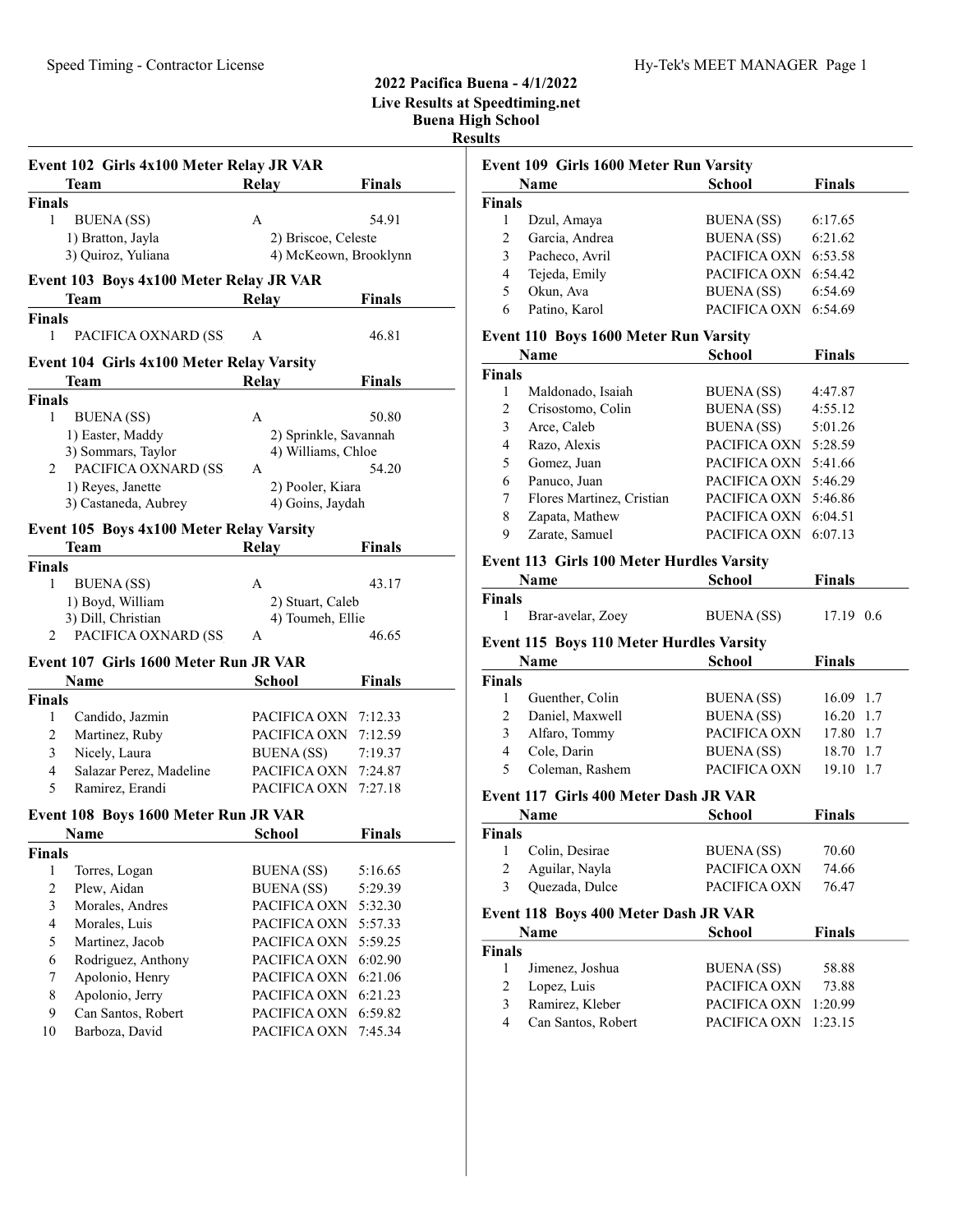## 2022 Pacifica Buena - 4/1/2022 Live Results at Speedtiming.net Buena High School Results

| Event 119 Girls 400 Meter Dash Varsity |                                       |                                        |                |            |
|----------------------------------------|---------------------------------------|----------------------------------------|----------------|------------|
|                                        | Name                                  | <b>School</b>                          | Finals         |            |
| <b>Finals</b>                          |                                       |                                        |                |            |
| $\mathbf{1}$                           | Williams, Chloe                       | <b>BUENA</b> (SS)                      | 65.55          |            |
| $\overline{2}$                         | Cunningham, Audrey                    | <b>BUENA</b> (SS)                      | 65.69          |            |
| 3                                      | Valdez, Savannah                      | <b>BUENA</b> (SS)                      | 67.98          |            |
| 4                                      | Ramirez, Kaliah                       | <b>BUENA</b> (SS)                      | 69.00          |            |
|                                        |                                       |                                        |                |            |
|                                        | Event 120 Boys 400 Meter Dash Varsity |                                        |                |            |
|                                        | Name                                  | School                                 | Finals         |            |
| <b>Finals</b>                          |                                       |                                        |                |            |
| 1                                      | Boyd, William                         | <b>BUENA</b> (SS)                      | 50.04          |            |
| $\overline{2}$                         | Dill, Christian                       | <b>BUENA</b> (SS)                      | 52.93          |            |
| 3                                      | Martinez, Freddy                      | <b>BUENA</b> (SS)                      | 53.87          |            |
|                                        | Event 122 Girls 100 Meter Dash JR VAR |                                        |                |            |
|                                        | Name                                  | School                                 | <b>Finals</b>  |            |
| <b>Finals</b>                          |                                       |                                        |                |            |
| 1                                      | Bratton, Jayla                        | <b>BUENA</b> (SS)                      | 13.86          | 1.4        |
| $\overline{2}$                         | Fitzgerald, Brigit                    | <b>BUENA</b> (SS)                      | 13.96          | 1.4        |
| 3                                      | Quiroz, Yuliana                       | <b>BUENA</b> (SS)                      | 14.11          | 1.4        |
| 4                                      | Briscoe, Celeste                      | <b>BUENA</b> (SS)                      | 14.11          | 1.4        |
| 5                                      | McKeown, Brooklynn                    | <b>BUENA</b> (SS)                      | 14.28          | 1.4        |
| 6                                      | Diaz, Valeria                         | <b>BUENA</b> (SS)                      | 14.79 1.4      |            |
| 7                                      | Esquivel, Halia                       | PACIFICA OXN                           | 15.86 1.4      |            |
| 8                                      | Romero, Anais                         | PACIFICA OXN                           | 16.37 1.4      |            |
|                                        | Event 123 Boys 100 Meter Dash JR VAR  |                                        |                |            |
|                                        | <b>Name</b>                           | School                                 | <b>Finals</b>  |            |
| <b>Finals</b>                          |                                       |                                        |                |            |
| 1                                      | Joyner, Josh                          | PACIFICA OXN                           | 11.17          | 1.7        |
| 2                                      | Cervantes, Ryan                       | PACIFICA OXN                           | 11.22          | 1.7        |
| 3                                      | Pohmisano, Jackson                    | <b>BUENA</b> (SS)                      | 11.81          | 1.7        |
| 4                                      |                                       |                                        |                |            |
|                                        |                                       |                                        |                |            |
|                                        | Kim, Phillip                          | PACIFICA OXN                           | 11.84 1.7      |            |
| 5                                      | Cahilig, Clyde                        | <b>BUENA</b> (SS)                      | 12.02 1.7      |            |
| 6                                      | Taylor, Jesse                         | PACIFICA OXN                           | $12.16 + 0.0$  |            |
| 7                                      | Garcia, Cristian                      | PACIFICA OXN                           | $12.33 +0.0$   |            |
| 8                                      | Plahn, Stevie                         | <b>BUENA</b> (SS)                      | 12.34 1.7      |            |
| 9                                      | Aupiu, Dayton                         | PACIFICA OXN                           | $12.35 +0.0$   |            |
| 10                                     | Ransom, Jamari                        | PACIFICA OXN                           | 12.51          | 1.7        |
| 11                                     | Alton, Jeremy                         | PACIFICA OXN                           | 12.78          | 1.7        |
| 12                                     | Chavarria, Roman                      | <b>BUENA</b> (SS)                      | 12.79          | 1.7        |
| 13                                     | Cox, Donovan                          | <b>BUENA</b> (SS)                      | 12.81          | $+0.0\,$   |
| 14                                     | Ransom, Jaiden                        | PACIFICA OXN                           | 12.82          | $+0.0$     |
| 15                                     | Colvin, Dejuan                        | PACIFICA OXN                           | 12.91          | 1.7        |
| 16                                     | Madrigal, Ernie                       | PACIFICA OXN                           | 12.92          | 1.7        |
| 17                                     | Carter, Jeakson                       | <b>BUENA</b> (SS)                      | 12.98          | $+0.0$     |
| 18                                     | Ruiz, Jacob                           | <b>BUENA</b> (SS)                      | 13.20          | 1.7        |
| 19                                     | Castillo, Brandon                     | PACIFICA OXN                           | 13.59          | 1.1        |
| 20                                     | Miranda, Richard                      | PACIFICA OXN                           | 13.67          | 1.7        |
| 21<br>22                               | Eberhard, Preston<br>Davis, Payne     | <b>BUENA</b> (SS)<br><b>BUENA</b> (SS) | 13.74<br>13.95 | 1.7<br>1.7 |

| Event 124 Girls 100 Meter Dash Varsity |                                                    |                   |               |  |
|----------------------------------------|----------------------------------------------------|-------------------|---------------|--|
|                                        | Name                                               | <b>School</b>     | <b>Finals</b> |  |
| <b>Finals</b>                          |                                                    |                   |               |  |
| 1                                      | Easter, Maddy                                      | <b>BUENA(SS)</b>  | 12.98 1.2     |  |
| 2                                      | Oliver, Mikayla                                    | PACIFICA OXN      | 13.13<br>1.2  |  |
| 3                                      | Murphy, Taylor                                     | <b>BUENA</b> (SS) | 13.16<br>1.2  |  |
| 4                                      | Reyes, Janette                                     | PACIFICA OXN      | 13.89 1.2     |  |
| 5                                      | Castaneda, Aubrey                                  | PACIFICA OXN      | 14.10 1.2     |  |
| 6                                      | Goins, Jaydah                                      | PACIFICA OXN      | 14.52 1.2     |  |
| 7                                      | Oliveros, Julissa                                  | <b>BUENA</b> (SS) | 14.83 1.2     |  |
| 8                                      | Ballestros, Alyssa                                 | PACIFICA OXN      | 15.65 1.2     |  |
|                                        | Event 125 Boys 100 Meter Dash Varsity              |                   |               |  |
|                                        | Name                                               | <b>School</b>     | <b>Finals</b> |  |
| <b>Finals</b>                          |                                                    |                   |               |  |
| 1                                      | Stuart, Caleb                                      | <b>BUENA</b> (SS) | 11.35 0.2     |  |
| 2                                      | Whitley, Jordan                                    | PACIFICA OXN      | 0.2<br>11.47  |  |
| 3                                      | Crawford, Maliki                                   | PACIFICA OXN      | 11.48 0.2     |  |
| $\overline{\mathbf{4}}$                | Harris, Umaree                                     | PACIFICA OXN      | 11.57 0.2     |  |
| 5                                      | Toumeh, Ellie                                      | <b>BUENA(SS)</b>  | 11.60 0.2     |  |
| 6                                      | Penny, Jeremiah                                    | PACIFICA OXN      | 11.63 0.2     |  |
| 7                                      | Bell, Vernon                                       | PACIFICA OXN      | 11.72 0.2     |  |
| $\,$ $\,$                              | Pooler, Taylen                                     | PACIFICA OXN      | 11.82 0.2     |  |
| 9                                      | Gibson, Justin                                     | PACIFICA OXN      | 11.88 0.2     |  |
| 10                                     | Trone, Ethan                                       | <b>BUENA</b> (SS) | 12.22 0.2     |  |
|                                        | Event 127 Girls 800 Meter Run JR VAR               |                   |               |  |
|                                        | Name                                               | <b>School</b>     | <b>Finals</b> |  |
| <b>Finals</b>                          |                                                    |                   |               |  |
| 1                                      | Shilley, Annabelle                                 | <b>BUENA</b> (SS) | 3:01.88       |  |
| 2                                      | Figueroa, Marytza                                  | PACIFICA OXN      | 3:08.33       |  |
| 3                                      | Martinez, Ruby                                     | PACIFICA OXN      | 3:17.33       |  |
| $\overline{4}$                         | Candido, Jazmin                                    | PACIFICA OXN      | 3:20.08       |  |
| 5                                      | Ramirez, Erandi                                    | PACIFICA OXN      | 3:20.29       |  |
| 6                                      | Gariby, Montserrat                                 | BUENA (SS)        | 3:22.22       |  |
| 7                                      | Gutierrez, Griselda                                | <b>BUENA</b> (SS) | 3:22.43       |  |
|                                        |                                                    |                   |               |  |
|                                        | Event 128 Boys 800 Meter Run JR VAR<br><b>Name</b> | <b>School</b>     | <b>Finals</b> |  |
|                                        |                                                    |                   |               |  |
| <b>Finals</b><br>1                     | Plew, Aidan                                        | <b>BUENA</b> (SS) | 2:29.58       |  |
|                                        | Morales, Andres                                    | PACIFICA OXN      | 2:30.51       |  |
| 2<br>3                                 | Morales, Luis                                      |                   |               |  |
|                                        |                                                    | PACIFICA OXN      | 2:40.81       |  |
| 4                                      | Rodriguez, Anthony                                 | PACIFICA OXN      | 2:42.80       |  |
| 5                                      | Martinez, Jacob                                    | PACIFICA OXN      | 2:45.37       |  |
| 6                                      | Apolonio, Henry                                    | PACIFICA OXN      | 2:47.59       |  |
| 7                                      | Ramirez, Kleber                                    | PACIFICA OXN      | 3:32.66       |  |
| 8                                      | Lopez, Luis                                        | PACIFICA OXN      | 3:37.27       |  |
|                                        | <b>Event 129 Girls 800 Meter Run Varsity</b>       |                   |               |  |
|                                        | Name                                               | School            | Finals        |  |
| <b>Finals</b>                          |                                                    |                   |               |  |
| 1                                      | Okun, Ava                                          | <b>BUENA</b> (SS) | 2:27.97       |  |
| 2                                      | Gleeson, Rachel                                    | <b>BUENA</b> (SS) | 2:42.32       |  |
| 3                                      | Turrubiartes, Alexa                                | <b>BUENA(SS)</b>  | 2:48.53       |  |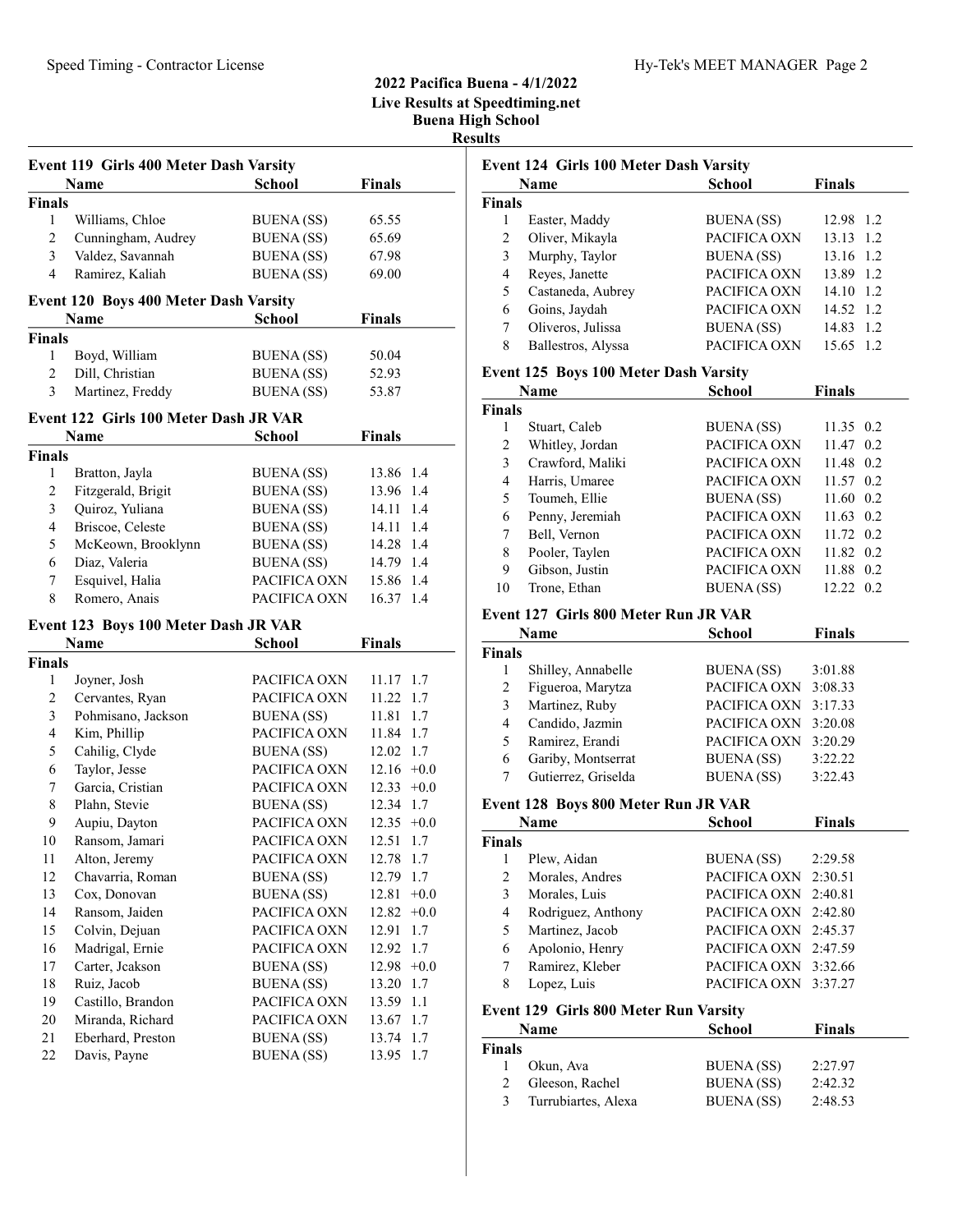|                |                                                         |                      |               | <b>Buena</b> H       |
|----------------|---------------------------------------------------------|----------------------|---------------|----------------------|
|                |                                                         |                      |               | $\mathbf{R}\epsilon$ |
|                | Finals  (Event 129 Girls 800 Meter Run Varsity)<br>Name | <b>School</b>        | <b>Finals</b> |                      |
| 4              | Pacheco, Avril                                          | PACIFICA OXN 3:06.28 |               |                      |
| 5              | Patino, Karol                                           | PACIFICA OXN 3:08.11 |               |                      |
|                |                                                         |                      |               |                      |
|                | <b>Event 130 Boys 800 Meter Run Varsity</b>             |                      |               |                      |
|                | Name                                                    | School               | <b>Finals</b> |                      |
| <b>Finals</b>  |                                                         |                      |               |                      |
| 1              | Shore, Nik                                              | BUENA (SS)           | 1:59.84       |                      |
| 2              | Wiggins, Elias                                          | BUENA (SS)           | 2:01.09       |                      |
| 3              | Torres, Michael                                         | BUENA (SS)           | 2:02.89       |                      |
| 4              | Maldonado, Isaiah                                       | BUENA (SS)           | 2:03.81       |                      |
| 5              | Ornelas Jr, Sergio                                      | PACIFICA OXN 2:09.03 |               |                      |
| 6              | Gomez, Juan                                             | PACIFICA OXN 2:28.42 |               |                      |
| 7              | Panuco, Juan                                            | PACIFICA OXN 2:34.59 |               |                      |
| 8              | Flores Martinez, Cristian                               | PACIFICA OXN 2:36.84 |               |                      |
| 9              | Zapata, Mathew                                          | PACIFICA OXN         | 2:54.95       |                      |
|                | Event 132 Girls 300 Meter Hurdles JR VAR                |                      |               |                      |
|                | Name                                                    | <b>School</b>        | <b>Finals</b> |                      |
| <b>Finals</b>  |                                                         |                      |               |                      |
| 1              | Goetz, Gianah                                           | PACIFICA OXN         | 60.97         |                      |
|                |                                                         |                      |               |                      |
|                | Event 133 Girls 300 Meter Hurdles Varsity               |                      |               |                      |
|                | Name                                                    | <b>School</b>        | <b>Finals</b> |                      |
| <b>Finals</b>  |                                                         |                      |               |                      |
| 1              | Brar-avelar, Zoey                                       | <b>BUENA</b> (SS)    | 49.49         |                      |
| $\overline{2}$ | Pooler, Kiara                                           | PACIFICA OXN         | 59.23         |                      |
| 3 <sup>7</sup> | Oliveros, Julissa                                       | <b>BUENA</b> (SS)    | 60.09         |                      |
| $\overline{4}$ | Mobley, Essence                                         | PACIFICA OXN         | 61.17         |                      |
|                | Event 135 Boys 300 Meter Hurdles Varsity                |                      |               |                      |
|                | Name                                                    | <b>School</b>        | <b>Finals</b> |                      |
| <b>Finals</b>  |                                                         |                      |               |                      |
| $\mathbf{1}$   | Daniel, Maxwell                                         | <b>BUENA</b> (SS)    | 44.26         |                      |
| $\overline{2}$ | Alfaro, Tommy                                           | PACIFICA OXN         | 46.92         |                      |
| 3              | Molina, Wakine                                          | <b>BUENA</b> (SS)    | 53.57         |                      |
|                | Event 137 Girls 200 Meter Dash JR VAR                   |                      |               |                      |
|                | Name                                                    | <b>School</b>        | Finals        |                      |
| <b>Finals</b>  |                                                         |                      |               |                      |
| 1              | Bratton, Jayla                                          | <b>BUENA</b> (SS)    | 29.80 0.3     |                      |
| 2              | Fitzgerald, Brigit                                      | <b>BUENA</b> (SS)    | 29.94 0.7     |                      |
| $\mathfrak{Z}$ | Quiroz, Yuliana                                         | <b>BUENA</b> (SS)    | 30.42 0.3     |                      |
| 4              | Briscoe, Celeste                                        | <b>BUENA</b> (SS)    | 30.82 0.3     |                      |
| 5              | Diaz, Valeria                                           | <b>BUENA</b> (SS)    | 31.90 0.7     |                      |
| 6              | Colin, Desirae                                          | <b>BUENA</b> (SS)    | 32.21 0.3     |                      |
| 7              | McKeown, Brooklynn                                      | BUENA (SS)           | 32.77 0.3     |                      |
| 8              | Maquinalez, Kasey                                       | BUENA (SS)           | 33.29 0.7     |                      |
| 9              | Mabry, McKaila                                          | <b>BUENA</b> (SS)    | 35.01 0.7     |                      |
| 10             | Martinez, Sami                                          | BUENA (SS)           | 35.41         | 0.7                  |
|                |                                                         |                      |               |                      |
|                | Event 138 Boys 200 Meter Dash JR VAR                    |                      |               |                      |
|                | Name                                                    | <b>School</b>        | <b>Finals</b> |                      |
| <b>Finals</b>  |                                                         |                      |               |                      |
| 1              | Cervantes, Ryan                                         | PACIFICA OXN         | 24.96 2.5     |                      |
|                |                                                         |                      |               |                      |

## 2022 Pacifica Buena - 4/1/2022 Live Results at Speedtiming.net **High School** esults

| $\mathfrak{D}$ | Garcia, Cristian  | PACIFICA OXN      | 25.40 0.3    |
|----------------|-------------------|-------------------|--------------|
| 3              | Alton, Jeremy     | PACIFICA OXN      | 25.70<br>0.3 |
| 4              | Chavarria, Roman  | <b>BUENA</b> (SS) | 25.70<br>0.3 |
| 5              | Taylor, Jesse     | PACIFICA OXN      | 25.70 0.3    |
| 6              | Ransom, Jamari    | PACIFICA OXN      | 25.80 0.3    |
| 7              | Cox, Donovan      | <b>BUENA</b> (SS) | 26.30 0.3    |
| 8              | Ransom, Jaiden    | PACIFICA OXN      | 26.30 0.3    |
| 9              | Carter, Jeakson   | <b>BUENA</b> (SS) | 27.69 2.5    |
| 10             | Castillo, Brandon | PACIFICA OXN      | 28.05 0.2    |
| 11             | Ruiz, Jacob       | <b>BUENA</b> (SS) | 28.07 2.5    |
| 12             | Mccowan, Alonzo   | PACIFICA OXN      | 28.47<br>0.2 |
| 13             | Eberhard, Preston | <b>BUENA</b> (SS) | 28.60<br>0.3 |
| 14             | Madrigal, Ernie   | PACIFICA OXN      | 29.60<br>0.2 |
|                |                   |                   |              |

#### Event 139 Girls 200 Meter Dash Varsity

| Name          |                    | <b>School</b>     | <b>Finals</b>     |  |
|---------------|--------------------|-------------------|-------------------|--|
| <b>Finals</b> |                    |                   |                   |  |
| 1             | Easter, Maddy      | <b>BUENA</b> (SS) | 27.43 0.6         |  |
| 2             | Murphy, Taylor     | <b>BUENA</b> (SS) | 28.00 0.6         |  |
| 3             | Oliver, Mikayla    | PACIFICA OXN      | 28.12 0.6         |  |
| 4             | Reyes, Janette     | PACIFICA OXN      | 29.30 0.6         |  |
| 5             | Cunningham, Audrey | <b>BUENA</b> (SS) | 29.99 0.4         |  |
| 6             | Murphy, Avery      | <b>BUENA</b> (SS) | $30.25 \quad 0.6$ |  |
| 7             | Mohedano, Marisol  | PACIFICA OXN      | 31.13 0.4         |  |
| 8             | Valdez, Savannah   | <b>BUENA</b> (SS) | 31.19 0.6         |  |
| 9             | Ramirez, Kaliah    | <b>BUENA</b> (SS) | 31.40 0.4         |  |
| 10            | Tejeda, Emily      | PACIFICA OXN      | 32.43<br>0.6      |  |

## Event 140 Boys 200 Meter Dash Varsity

| <b>Name</b> |                 | <b>School</b> | <b>Finals</b>     |
|-------------|-----------------|---------------|-------------------|
| Finals      |                 |               |                   |
|             | Pooler, Taylen  | PACIFICA OXN  | $24.11 \quad 1.0$ |
| 2           | Trone, Ethan    | BUENA (SS)    | 24.55 1.0         |
|             | Guenther, Colin | BUENA (SS)    | 24.59 1.0         |
|             | Gibson, Justin  | PACIFICA OXN  | 24.76 1.0         |

# Event 144 Girls 3200 Meter Run Varsity

|               | <b>Name</b>                                  | <b>School</b> | <b>Finals</b> |  |
|---------------|----------------------------------------------|---------------|---------------|--|
| <b>Finals</b> |                                              |               |               |  |
| 1             | Okun, Ava                                    | BUENA (SS)    | 12:32.45      |  |
| 2             | Garcia, Andrea                               | BUENA (SS)    | 14:01.96      |  |
|               | <b>Event 145 Boys 3200 Meter Run Varsity</b> |               | ≖.            |  |

# Name School Finals Finals 1 Herrera, Braden BUENA (SS) 10:06.02 Event 147 Girls 4x400 Meter Relay JR VAR Team Relay Finals Finals

| PACIFICA OXNARD (SS) | 5:23.90            |  |
|----------------------|--------------------|--|
| 1) Goetz, Gianah     | 2) Esquivel, Halia |  |
| 3) Romero, Anais     | 4) Singh, Molly    |  |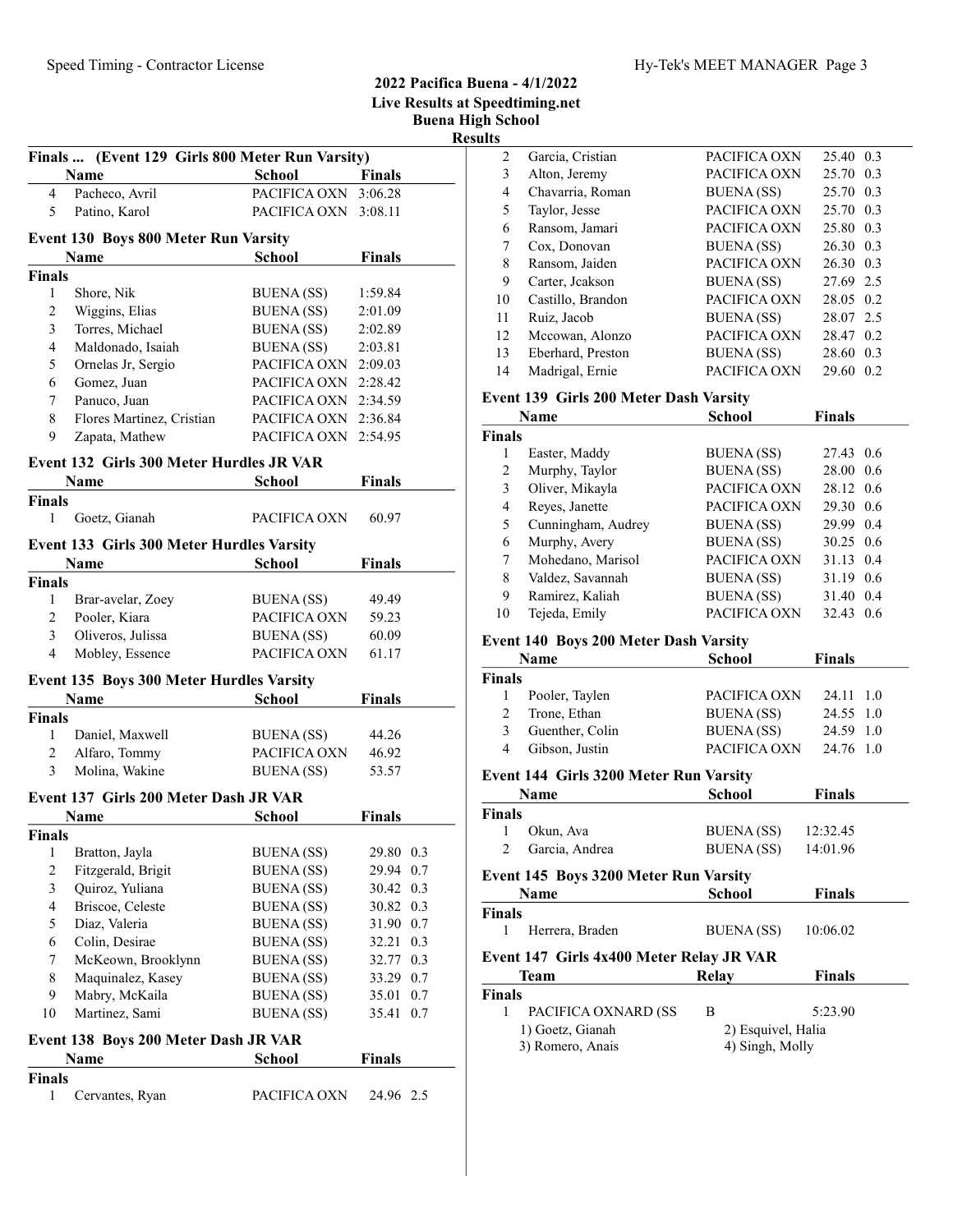#### 2022 Pacifica Buena - 4/1/2022 Live Results at Speedtiming.net Buena High School Res

| <b>Event 149 Girls 4x400 Meter Relay Varsity</b> |                                          |                   |                           |            |
|--------------------------------------------------|------------------------------------------|-------------------|---------------------------|------------|
|                                                  | Team                                     | Relay             | <b>Finals</b>             |            |
| <b>Finals</b>                                    |                                          |                   |                           |            |
| 1                                                | <b>BUENA</b> (SS)                        | A                 | 4:32.51                   |            |
|                                                  | 1) Okun, Ava                             |                   | 2) Brar-avelar, Zoey      |            |
|                                                  | 3) Cunningham, Audrey                    | 4) Easter, Maddy  |                           |            |
| 2                                                | PACIFICA OXNARD (SS)                     | A                 | 4:40.87                   |            |
|                                                  | 1) Reyes, Janette                        | 2) Pooler, Kiara  |                           |            |
|                                                  | 3) Mobley, Essence                       |                   | 4) Mohedano, Marisol      |            |
|                                                  | Event 150 Boys 4x400 Meter Relay Varsity |                   |                           |            |
|                                                  | Team                                     | Relay             | <b>Finals</b>             |            |
| <b>Finals</b>                                    |                                          |                   |                           |            |
| $\mathbf{1}$                                     | <b>BUENA</b> (SS)                        | А                 | 3:41.04                   |            |
|                                                  | 1) Boyd, William                         | 2) Shore, Nik     |                           |            |
|                                                  | 3) Sonnenschein, Eric                    | 4) Trone, Ethan   |                           |            |
|                                                  |                                          |                   |                           |            |
|                                                  | <b>Event 202 Girls Long Jump JR VAR</b>  |                   |                           |            |
|                                                  | <b>Name</b>                              | <b>School</b>     | <b>Finals</b>             |            |
| <b>Finals</b>                                    |                                          |                   |                           |            |
| 1                                                | Goetz, Gianah                            |                   | PACIFICA OXN 13-03.00 NWI |            |
| 2                                                | Rosales, Natalie                         |                   | PACIFICA OXN 10-00.00 NWI |            |
| <b>Event 203 Boys Long Jump JR VAR</b>           |                                          |                   |                           |            |
|                                                  | Name                                     | School            | <b>Finals</b>             |            |
| <b>Finals</b>                                    |                                          |                   |                           |            |
| 1                                                | Pohmisano, Jackson                       | BUENA (SS)        | 16-03.00 NWI              |            |
| 2                                                | Madrigal, Ernie                          |                   | PACIFICA OXN 14-10.00 NWI |            |
| 3                                                | Castillo, Brandon                        |                   | PACIFICA OXN 14-08.00 NWI |            |
| 4                                                | Miranda, Richard                         |                   | PACIFICA OXN 14-02.50 NWI |            |
| 5                                                | Mccowan, Alonzo                          |                   | PACIFICA OXN 14-02.00 NWI |            |
|                                                  |                                          |                   |                           |            |
|                                                  | <b>Event 204 Girls Long Jump Varsity</b> |                   |                           |            |
|                                                  | <b>Name</b>                              | <b>School</b>     | <b>Finals</b>             |            |
| <b>Finals</b>                                    |                                          |                   |                           |            |
| 1                                                | Oliver, Mikayla                          |                   | PACIFICA OXN 15-08.00 NWI |            |
| 2                                                | Sprinkle, Savannah                       |                   | BUENA (SS) 15-05.50 NWI   |            |
| 3                                                | Murphy, Avery                            | <b>BUENA</b> (SS) | 14-11.00 NWI              |            |
| 4                                                | Castaneda, Aubrey                        |                   | PACIFICA OXN 13-01.50 NWI |            |
| 5                                                | Ballestros, Alyssa                       |                   | PACIFICA OXN 12-06.00 NWI |            |
| 6                                                | Goins, Jaydah                            | PACIFICA OXN      | 10.75                     | NWI        |
|                                                  |                                          |                   |                           |            |
|                                                  | <b>Event 205 Boys Long Jump Varsity</b>  |                   |                           |            |
|                                                  | Name                                     | School            | <b>Finals</b>             |            |
| <b>Finals</b>                                    |                                          |                   |                           |            |
| 1                                                | Harris, Umaree                           |                   | PACIFICA OXN 20-05.00     | <b>NWI</b> |
| 2                                                | Toumeh, Ellie                            | <b>BUENA</b> (SS) | 19-10.00                  | NWI        |
| 3                                                | Morris, Ty                               | <b>BUENA</b> (SS) | 18-02.00                  | NWI        |
| 4                                                | Rice, Brandon                            | <b>BUENA</b> (SS) | 18-01.00                  | <b>NWI</b> |
| 5                                                | Cole, Darin                              | <b>BUENA</b> (SS) | 17-06.00                  | <b>NWI</b> |
| 6                                                | Lopiano, Chuck                           | <b>BUENA</b> (SS) | 17-03.00                  | NWI        |
| 7                                                | Ornelas Jr, Sergio                       |                   | PACIFICA OXN 14-08.50     | NWI        |

| sults          |                                            |                                            |               |            |
|----------------|--------------------------------------------|--------------------------------------------|---------------|------------|
|                | Event 207 Girls High Jump JR VAR           |                                            |               |            |
|                | Name                                       | School                                     | <b>Finals</b> |            |
| <b>Finals</b>  |                                            |                                            |               |            |
| 1              | Colin, Desirae                             | BUENA (SS)                                 | 4-03.00       |            |
| 2              | Rosales, Natalie                           | PACIFICA OXN 3-11.00                       |               |            |
| ---            | Singh, Molly                               | PACIFICA OXN                               | NH            |            |
|                | <b>Event 208 Boys High Jump JR VAR</b>     |                                            |               |            |
|                | <b>Name</b>                                | <b>School</b>                              | <b>Finals</b> |            |
| <b>Finals</b>  |                                            |                                            |               |            |
| 1              | Carter, Jeakson                            | <b>BUENA</b> (SS)                          | 4-11.00       |            |
| 1              | Plahn, Stevie                              | <b>BUENA</b> (SS)                          | $4 - 11.00$   |            |
| 3              | Cahilig, Clyde                             | BUENA (SS)                                 | 4-07.00       |            |
| $---$          | Mccowan, Alonzo                            | PACIFICA OXN                               | NH            |            |
| $---$          | Madrigal, Ernie                            | PACIFICA OXN                               | NΗ            |            |
|                | <b>Event 209 Girls High Jump Varsity</b>   |                                            |               |            |
|                | Name                                       | <b>School</b>                              | <b>Finals</b> |            |
| <b>Finals</b>  |                                            |                                            |               |            |
| 1              | Sprinkle, Savannah                         | BUENA (SS)                                 | 4-11.00       |            |
| $\overline{2}$ | Murphy, Avery                              | <b>BUENA</b> (SS)                          | 4-07.00       |            |
| $---$          | Wood, Abby                                 | <b>BUENA</b> (SS)                          | NH            |            |
| ---            | Ballestros, Alyssa                         | PACIFICA OXN                               | NH            |            |
|                | <b>Event 210 Boys High Jump Varsity</b>    |                                            |               |            |
|                | <b>Name</b>                                | <b>School</b>                              | <b>Finals</b> |            |
| <b>Finals</b>  |                                            |                                            |               |            |
| 1              | Martinez, Freddy                           | <b>BUENA</b> (SS)                          | J5-11.00      |            |
| 2              | Harris, Umaree                             | PACIFICA OXN J5-09.00                      |               |            |
| 3              | Molina, Wakine                             |                                            |               |            |
| 4              | Cole, Darin                                | BUENA (SS) J5-07.00<br>BUENA (SS) J5-01.00 |               |            |
|                |                                            | PACIFICA OXN J5-01.00                      |               |            |
| 5<br>6         | Ornelas Jr, Sergio<br>Coleman, Rashem      | PACIFICA OXN J4-11.00                      |               |            |
|                |                                            |                                            |               |            |
|                | Event 213 Boys Triple Jump JR VAR          |                                            |               |            |
|                | Name                                       | <b>School</b>                              | <b>Finals</b> |            |
| <b>Finals</b>  |                                            |                                            |               |            |
| 1              | Miranda, Richard                           | PACIFICA OXN 29-07.00 NWI                  |               |            |
|                | <b>Event 214 Girls Triple Jump Varsity</b> |                                            |               |            |
|                | Name                                       | <b>School</b>                              | <b>Finals</b> |            |
| <b>Finals</b>  |                                            |                                            |               |            |
| 1              | Sprinkle, Savannah                         | <b>BUENA</b> (SS)                          | 33-05.50      | NWI        |
| 2              | Oliver, Mikayla                            | PACIFICA OXN 30-09.50                      |               | NWI        |
| 3              | Castaneda, Aubrey                          | PACIFICA OXN 28-08.50                      |               | NWI        |
|                | <b>Event 215 Boys Triple Jump Varsity</b>  |                                            |               |            |
|                | Name                                       | School                                     | <b>Finals</b> |            |
| <b>Finals</b>  |                                            |                                            |               |            |
| 1              | Toumeh, Ellie                              | <b>BUENA</b> (SS)                          | 40-09.25 NWI  |            |
| 2              | Molina, Wakine                             | <b>BUENA</b> (SS)                          | 34-02.75      | <b>NWI</b> |
| 3              | Coleman, Rashem                            | PACIFICA OXN 33-06.00                      |               | <b>NWI</b> |